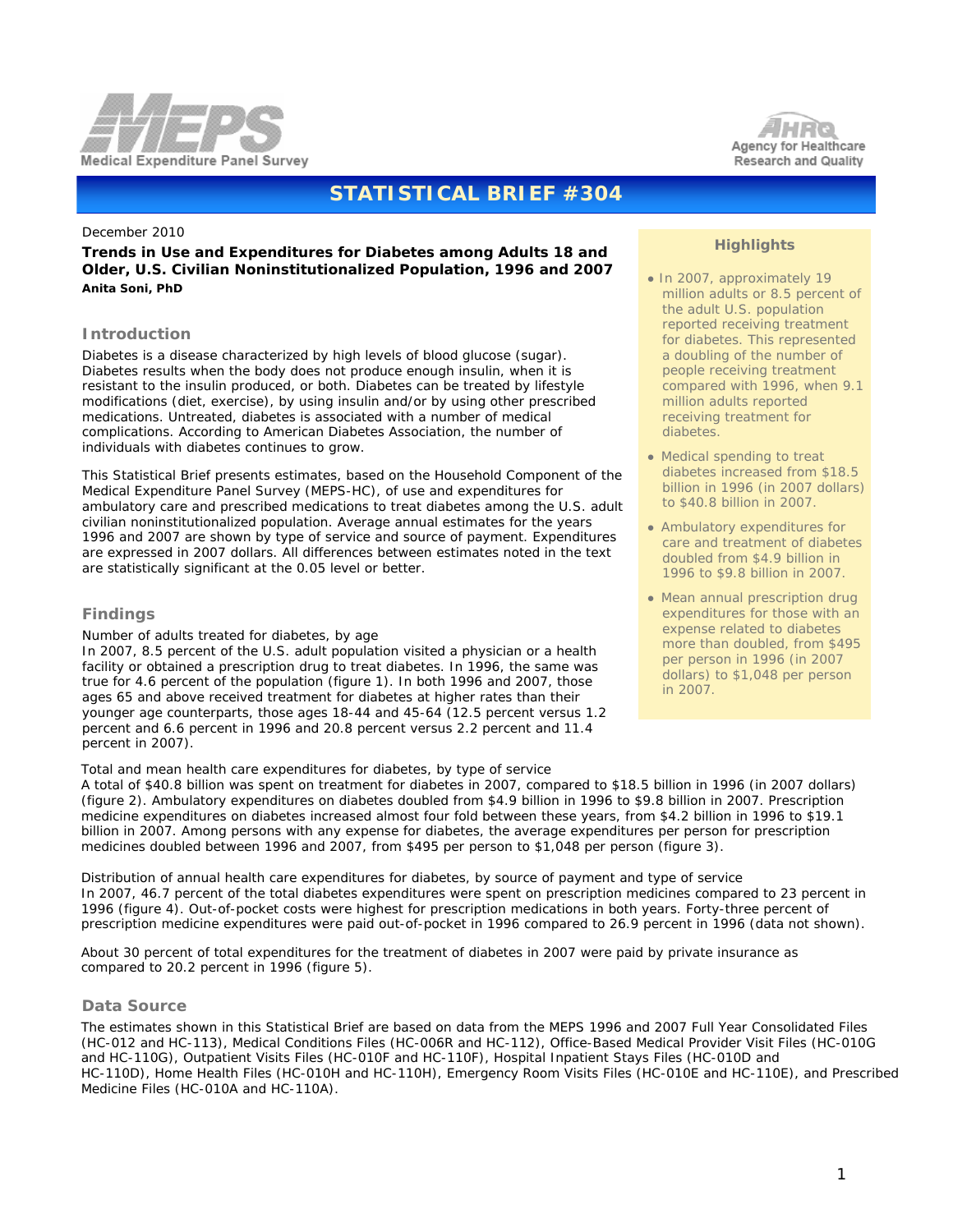## **Definitions**

#### *Diabetes*

This Brief analyzes individuals with diabetes reported as a condition bothering the person and diabetes reported in connection with reported health care utilization (e.g., a person who reported purchasing a drug was asked what condition the drug was intended to treat) or reported disability days. Conditions reported by respondents were recorded by interviewers as verbatim text, and were coded by professional coders to fully specified ICD-9-CM codes. Conditions with CCS codes of 49 and 50 were classified as diabetes for this Brief. A crosswalk of ICD-9 codes and CCS codes is available in the documentation file of the Medical Conditions File for 2007 (HC-112). For additional information on crosswalk between ICD-9 codes and CCS codes, please visit: [http://www.hcup-us.ahrq.gov/toolssoftware/ccs/ccs.jsp.](http://www.hcup-us.ahrq.gov/toolssoftware/ccs/ccs.jsp)

#### *Expenditures*

Expenditures in MEPS are defined as payments from all sources for hospital inpatient care, ambulatory care provided in offices and hospital outpatient departments, care provided in emergency departments, paid care provided in the patient's home (home health) and the purchase of prescribed medications. Sources include direct payments from individuals, private insurance, Medicare, Medicaid, Workers Compensation, and miscellaneous other sources. Expenditure data for 1996 were adjusted to 2007 dollars using the Consumer Price Index (CPI) and all estimates in this Brief are reported in 2007 dollars. These expenditures do not include any 'over-the-counter' medications.

#### *Sources of payment*

- Private insurance: This category includes payments made by insurance plans covering hospital and other medical care (excluding payments from Medicare, Medicaid, and other public sources), Medigap plans, and TRICARE (Armed Forces-related coverage).
- Medicare: Medicare is a federally financed health insurance plan for the elderly, persons receiving Social Security disability payments, and persons with end-stage renal disease. Medicare Part A, which provides hospital insurance, is automatically given to those who are eligible for Social Security. Medicare Part B provides supplementary medical insurance that pays for medical expenses and can be purchased for a monthly premium. Medicare Part D, which started in 2006, covers prescription drug expenses.
- Medicaid/CHIP: This category includes payments made by the Medicaid and CHIP programs which are means-tested government programs financed jointly by Federal and state funds that provide health care to those who are eligible. Medicaid is designed to provide health coverage to families and individuals who are unable to afford necessary medical care while CHIP provides coverage to additional low income children not eligible for Medicaid. Eligibility criteria for both programs vary significantly by state.
- Out of pocket: This category includes expenses paid by the user or other family member.
- Other sources: This category includes payments from other federal sources such as Indian Health Service, military treatment facilities, and other care provided by the federal government; various state and local sources (community and neighborhood clinics, state and local health departments, and state programs other than Medicaid/CHIP); various unclassified sources (e.g., automobile, homeowner's, or other liability insurance, and other miscellaneous or unknown sources); Medicaid/CHIP payments reported for persons who were not reported as enrolled in the Medicaid or CHIP programs at any time during the year; and private insurance payments reported for persons without any reported private health insurance coverage during the year.

### **About MEPS-HC**

MEPS-HC is a nationally representative longitudinal survey that collects detailed information on health care utilization and expenditures, health insurance, and health status, as well as a wide variety of social, demographic, and economic characteristics for the U.S. civilian noninstitutionalized population. It is cosponsored by the Agency for Healthcare Research and Quality and the National Center for Health Statistics.

For more information about MEPS, call the MEPS information coordinator at AHRQ (301) 427-1656 or visit the MEPS Web site at <http://www.meps.ahrq.gov/>.

#### **References**

For a detailed description of the MEPS-HC survey design, sample design, and methods used to minimize sources of nonsampling errors, see the following publications:

Cohen, J. *Design and Methods of the Medical Expenditure Panel Survey Household Component*. MEPS Methodology Report No. 1. AHCPR Pub. No. 97-0026. Rockville, MD. Agency for Health Care Policy and Research, 1997. [http://www.meps.ahrq.](http://www.meps.ahrq.gov/mepsweb/data_files/publications/mr1/mr1.pdf) [gov/mepsweb/data\\_files/publications/mr1/mr1.pdf](http://www.meps.ahrq.gov/mepsweb/data_files/publications/mr1/mr1.pdf)

Cohen, S. *Sample Design of the 1996 Medical Expenditure Panel Survey Household Component*. MEPS Methodology Report No. 2. AHCPR Pub. No. 97-0027. Rockville, MD. Agency for Health Care Policy and Research, 1997. [http://www.](http://www.meps.ahrq.gov/mepsweb/data_files/publications/mr2/mr2.pdf) [meps.ahrq.gov/mepsweb/data\\_files/publications/mr2/mr2.pdf](http://www.meps.ahrq.gov/mepsweb/data_files/publications/mr2/mr2.pdf)

Cohen, S. Design Strategies and Innovations in the Medical Expenditure Panel Survey. *Medical Care*, July 2003: 41(7) Supplement: III-5-III-12.

Ezzati-Rice, T.M., Rohde, F., Greenblatt, J. *Sample Design of the Medical Expenditure Panel Survey Household*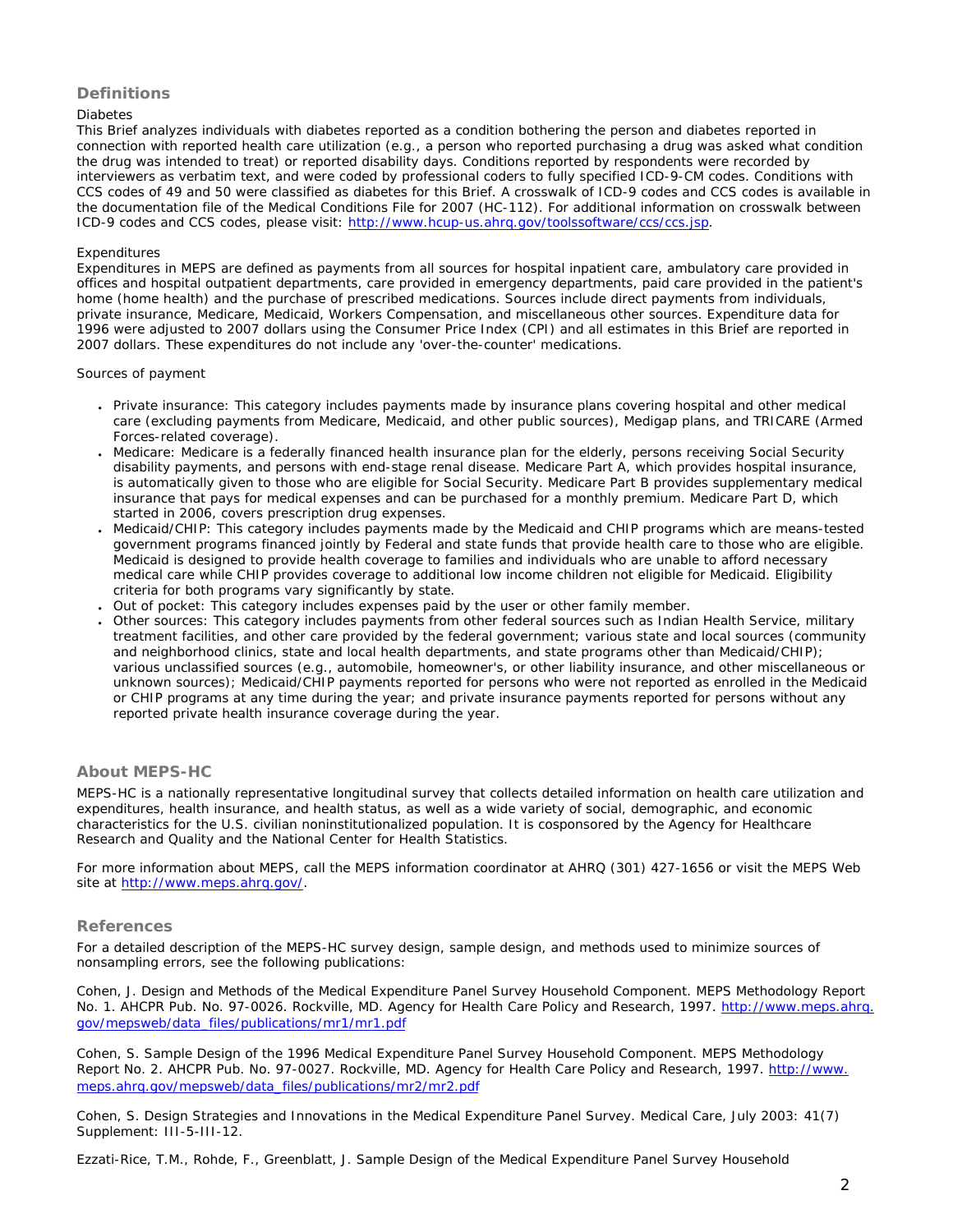*Component, 1998-2007*. Methodology Report No. 22. March 2008. Agency for Healthcare Research and Quality, Rockville, MD. [http://www.meps.ahrq.gov/mepsweb/data\\_files/publications/mr22/mr22.pdf](http://www.meps.ahrq.gov/mepsweb/data_files/publications/mr22/mr22.pdf)

For more information about diabetes, see the following publications:

Diabetes Basics: diabetes.org/

Diabetes Overview: diabetes.webmd.com/

About Diabetes: diabetes.com/

Diabetes: <http://www.nlm.nih.gov/medlineplus/diabetes.html>

**Suggested Citation**

Soni, A. *Trends in Use and Expenditures for Diabetes among Adults 18 and Older, U.S. Civilian Noninstitutionalized Population, 1996 and 2007*. Statistical Brief #304. December 2010. Agency for Healthcare Research and Quality. Rockville, MD. [http://www.meps.ahrq.gov/mepsweb/data\\_files/publications/st304/stat304.pdf](http://www.meps.ahrq.gov/mepsweb/data_files/publications/st304/stat304.pdf)

\* \* \*

AHRQ welcomes questions and comments from readers of this publication who are interested in obtaining more information about access, cost, use, financing, and quality of health care in the United States. We also invite you to tell us how you are using this Statistical Brief and other MEPS data and tools and to share suggestions on how MEPS products might be enhanced to further meet your needs. Please e-mail us at [mepspd@ahrq.gov](mailto:mepspd@ahrq.gov) or send a letter to the address below:

Steven B. Cohen, PhD, Director Center for Financing, Access, and Cost Trends Agency for Healthcare Research and Quality 540 Gaither Road Rockville, MD 20850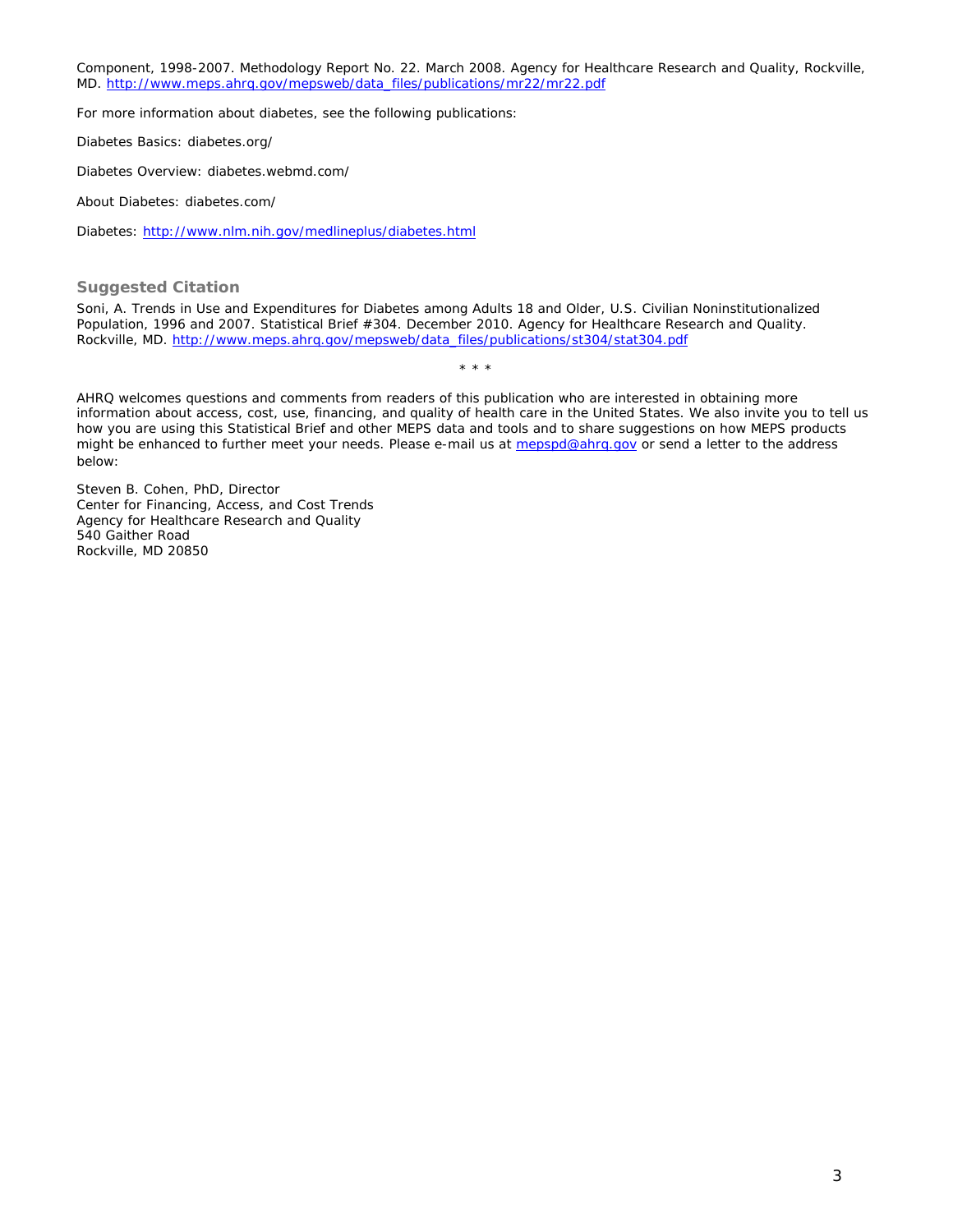



Statistical Brief #304: Trends in Use and Expenditures for Diabetes among Adults 18 and Older, U.S. Civilian Noninstitutionalized Population, 1996 and 2007 4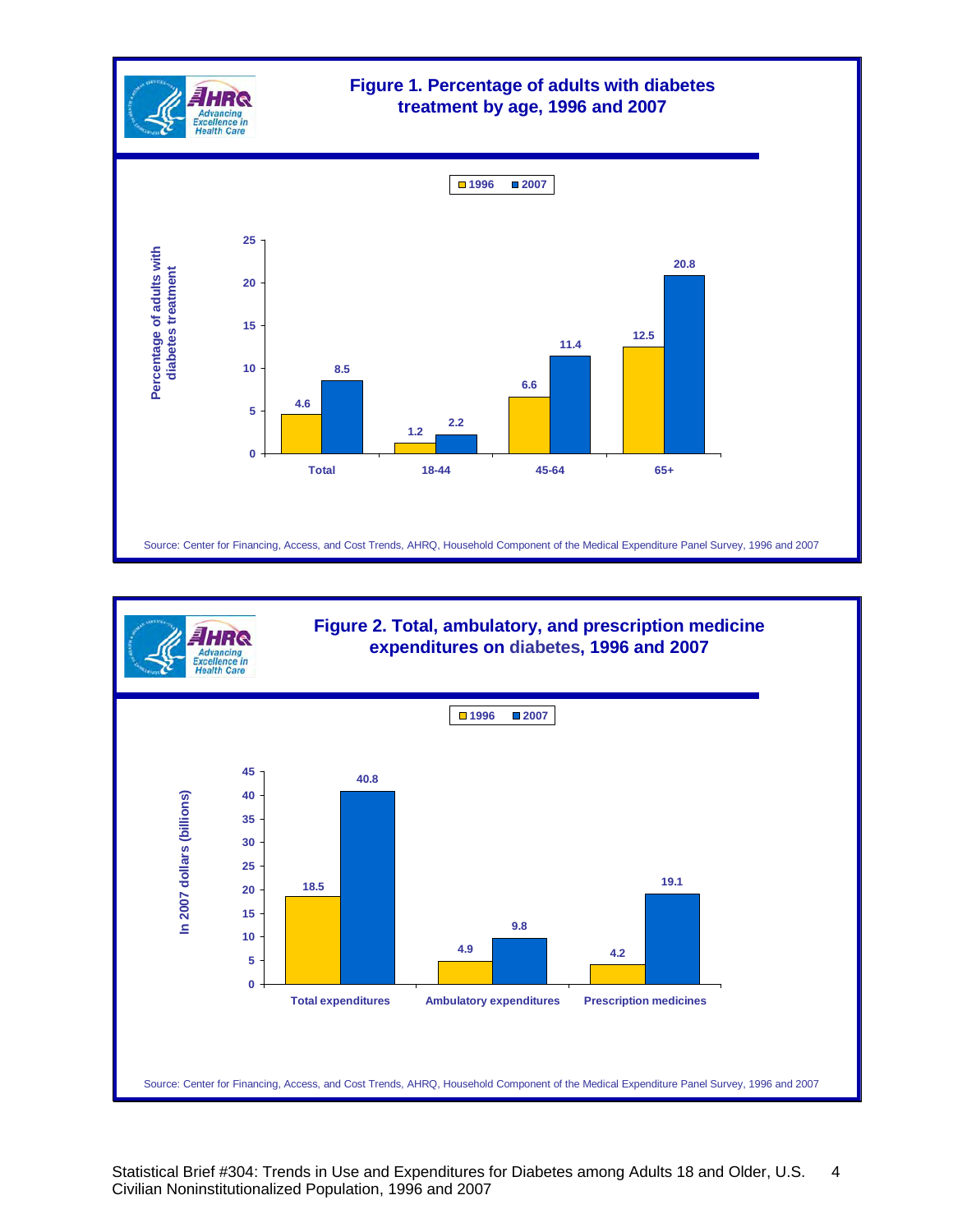



Statistical Brief #304: Trends in Use and Expenditures for Diabetes among Adults 18 and Older, U.S. Civilian Noninstitutionalized Population, 1996 and 2007 5